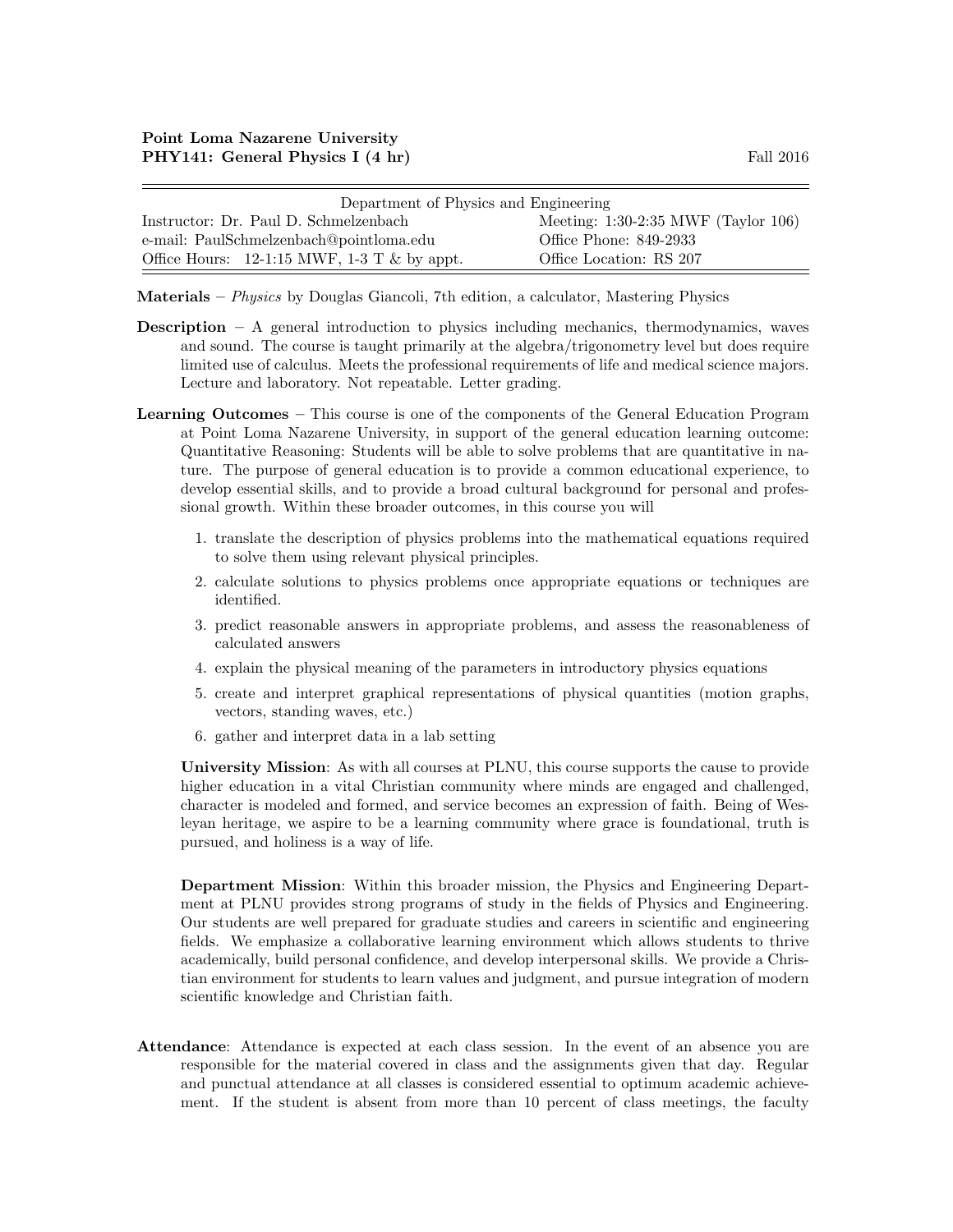member can file a written report which may result in de-enrollment. If the absences exceed 20 percent, the student may be de-enrolled without notice until the university drop date or, after that date, receive the appropriate grade for their work and participation. See [http://catalog.pointloma.edu/content.php?catoid=24&navoid=1581#Class Attendance](http://catalog.pointloma.edu/content.php?catoid=24&navoid=1581) in the Undergraduate Academic Catalog.

- Academic Honesty Students should demonstrate academic honesty by doing original work and by giving appropriate credit to the ideas of others. Academic dishonesty is the act of presenting information, ideas, and/or concepts as one's own when in reality they are the results of another person's creativity and effort. A faculty member who believes a situation involving academic dishonesty has been detected may assign a failing grade for that assignment or examination, or, depending on the seriousness of the offense, for the course. Faculty should follow and students may appeal using the procedure in the university Catalog. See [http://catalog.pointloma.edu/content.php?catoid=24&navoid=1581#Academic Honesty](http://catalog.pointloma.edu/content.php?catoid=24&navoid=1581) for definitions of kinds of academic dishonesty and for further policy information.
- Academic Accommodations  $-$  If you have a diagnosed disability, please contact PLNU's Disability Resource Center (DRC) within the first two weeks of class to demonstrate need and to register for accommodation by phone at 619-849-2486 or by e-mail at DRC@pointloma.edu. See Disability Resource Center for additional information. For more details see the PLNU catalog. Students with learning disabilities who may need accommodations should discuss options with the instructor during the first two weeks of class. For more details see the PLNU catalog: [http://catalog.pointloma.edu/content.php?catoid=24&navoid=1581#Academic Accom](http://catalog.pointloma.edu/content.php?catoid=24&navoid=1581)[modations](http://catalog.pointloma.edu/content.php?catoid=24&navoid=1581)
- **Class Enrollment** It is the student's responsibility to maintain his/her class schedule. Should the need arise to drop this course (personal emergencies, poor performance, etc.), the student has the responsibility to follow through (provided the drop date meets the stated calendar deadline established by the university), not the instructor. Simply ceasing to attend this course or failing to follow through to arrange for a change of registration (drop/add) may easily result in a grade of F on the official transcript.
- **Credit Hour** In the interest of providing sufficient time to accomplish the stated course learning outcomes, this class meets the PLNU credit hour policy for an 4 unit class delivered over 16 weeks. Specific details about how the class meets the credit hour requirements can be provided upon request.
- Final Exam The final exam date and time is set by the university at the beginning of the semester and may not be changed by the instructor. This schedule can be found on the university website and in th course calendar. No requests for early examinations will be approved. Only in the case that a student is required to take three exams during the same day of finals week, is an instructor authorized to consider changing the exam date and time for that particular student.
- Copyright Protected Materials Point Loma Nazarene University, as a non-profit educational institution, is entitled by law to use materials protected by the US Copyright Act for classroom education. Any use of those materials outside the class may violate the law.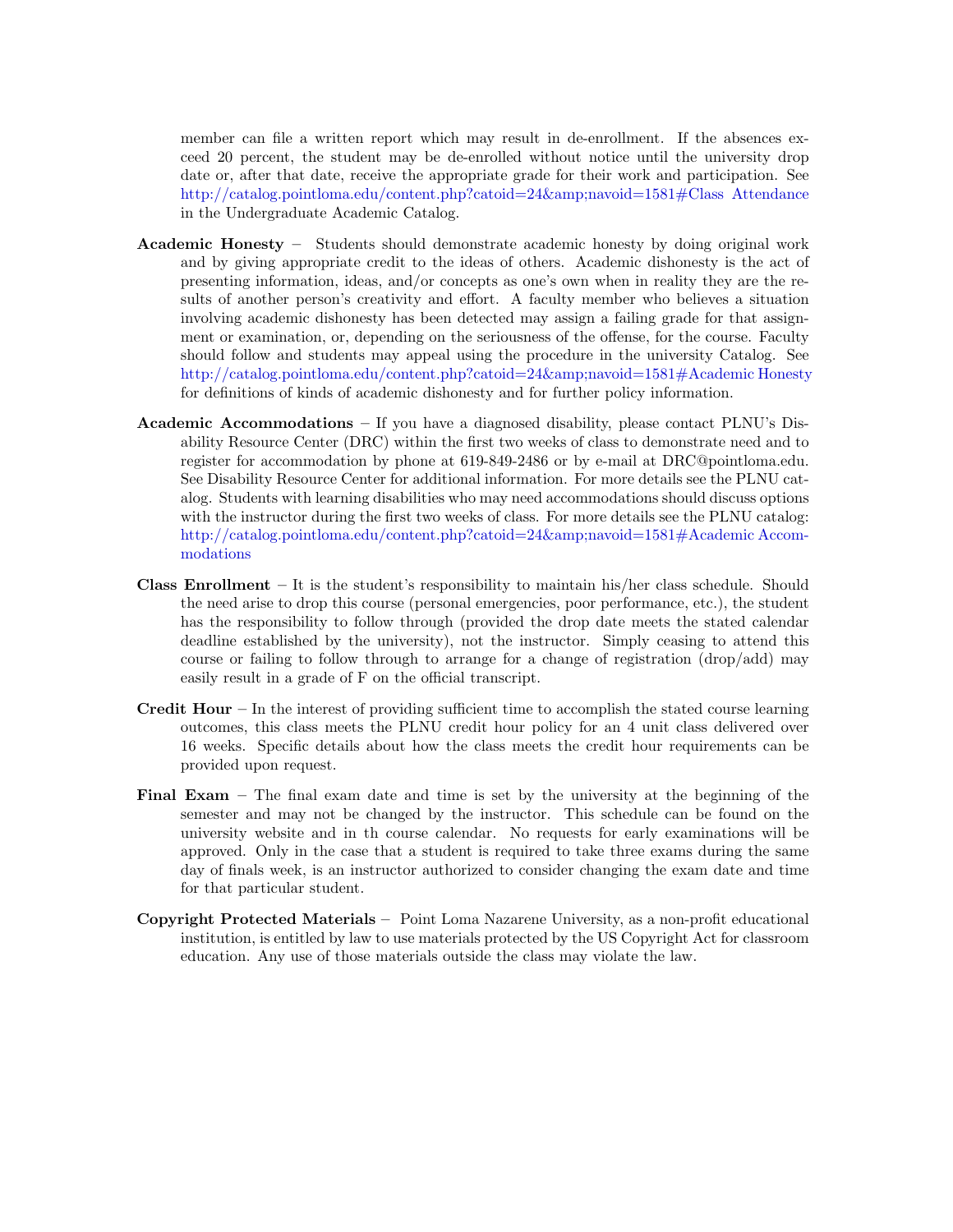|       | Course $\overline{\text{Calendar}}$              |                 |                   |
|-------|--------------------------------------------------|-----------------|-------------------|
|       | <b>Topics</b>                                    | Reading         | Hmk               |
| 8/30  | Introductions                                    | None            |                   |
| 8/31  | Units, Measures and Estimating                   | $1-1$ to $1-8$  |                   |
| 9/2   | Displacement, Velocity, Acceleration             | $2-1$ to $2-4$  | Hmk 1             |
| 9/5   | No class meeting                                 |                 |                   |
| 9/7   | Acceleration and Problem Solving                 | $2-5$ to $2-6$  |                   |
| 9/9   | Falling Objects, Graphing                        | $2-7$ to $2-8$  | Hmk 2a            |
| 9/12  | Vectors: Graphical and Components                | $3-1$ to $3-4$  |                   |
| 9/14  | Projectile Motion and Relative Motion            | $3-5$ to $3-8$  |                   |
| 9/16  | Newton's Laws                                    | $4-1$ to $4-5$  | $Hmk 2b-3$        |
| 9/19  | Weight and Free Body Diagrams                    | 4-6 to $4-7$    |                   |
| 9/21  | Friction, Inclines                               | $4 - 8$         |                   |
| 9/23  | Review and Wrap up                               | None            | Hmk <sub>4</sub>  |
| 9/26  | Exam 1: Chapters 1-4                             | None            |                   |
| 9/28  | Uniform Circular Motion                          | $5-1$ to $5-4$  |                   |
| 9/30  | Gravitation; Types of Forces                     | $5-5$ to $5-10$ | Hmk 5a            |
| 10/3  | Work and Energy                                  | $6-1$ to $6-4$  |                   |
| 10/5  | Energy Conservation                              | $6-5$ to $6-7$  |                   |
| 10/7  | Energy Conservation; Power                       | $6-8$ to $6-10$ | $Hmk 5b-6$        |
| 10/10 | Linear Momentum                                  | $7-1$ to $7-3$  |                   |
| 10/12 | Collisions; Center of Mass                       | 7-4 to 7-6; 7-8 |                   |
| 10/14 | Angular Quantities                               | 8-1 to 8-3      | Hmk 7             |
| 10/17 | Torque and Rotational Dynamics                   | 8-4 to 8-6      |                   |
| 10/19 | Rotational Energy and Momentum                   | 8-7 to 8-9      |                   |
| 10/21 | Fall Break                                       |                 |                   |
| 10/24 | Review and Wrap up                               | None            | Hmk <sub>8</sub>  |
| 10/26 | Exam 2: Chapters 5-8                             | None            |                   |
| 10/28 | No class meeting                                 |                 |                   |
| 10/31 | Equilibrium                                      | $9-1$ to $9-3$  |                   |
| 11/2  | Equilibrium; Balance; Stress Strain and Fracture | $9-4$ to $9-6$  |                   |
| 11/4  | Pressure and Fluids                              | 10-1 to 10-6    | Hmk 9             |
| 11/7  | Buoyancy and Bernoulli's equation                | 10-7 to $10-10$ |                   |
| 11/9  | Simple Harmonic Motion                           | 11-1 to 11-3    |                   |
| 11/11 | Harmonic Motion and Waves                        | 11-4 to 11-7    | $Hmk$ 10          |
| 11/14 | Waves                                            | 11-8 to 11-12   |                   |
| 11/16 | Sound                                            | 12-1 to 12-4    |                   |
| 11/18 | Wave Features of sound                           | 12-5 to 12-8    | Hmk 11-12         |
| 11/21 | Exam 3: Chapters 9-12                            | None            |                   |
| 11/23 | Thanksgiving Break                               |                 |                   |
| 11/25 | Thanksgiving Break                               |                 |                   |
| 11/28 | Temperature                                      | 13-1 to 13-6    |                   |
| 11/30 | Ideal Gas; Kinetic Theory                        | 13-7 to 13-12   |                   |
| 12/2  | Heat; Specific Heat                              | 14-1 to 14-4    | Hmk <sub>13</sub> |
| 12/5  | Latent Heat; Heat transfer                       | 14-5 to 14-8    |                   |
| 12/7  | Thermodynamics; Heat Engines                     | 15-1 to 15-5    |                   |
| 12/9  | Refrigerator; Entropy                            | 15-6 to 15-9    | Hmk 14-15         |
| 12/16 | Final Exam: Friday at 1:30                       |                 |                   |